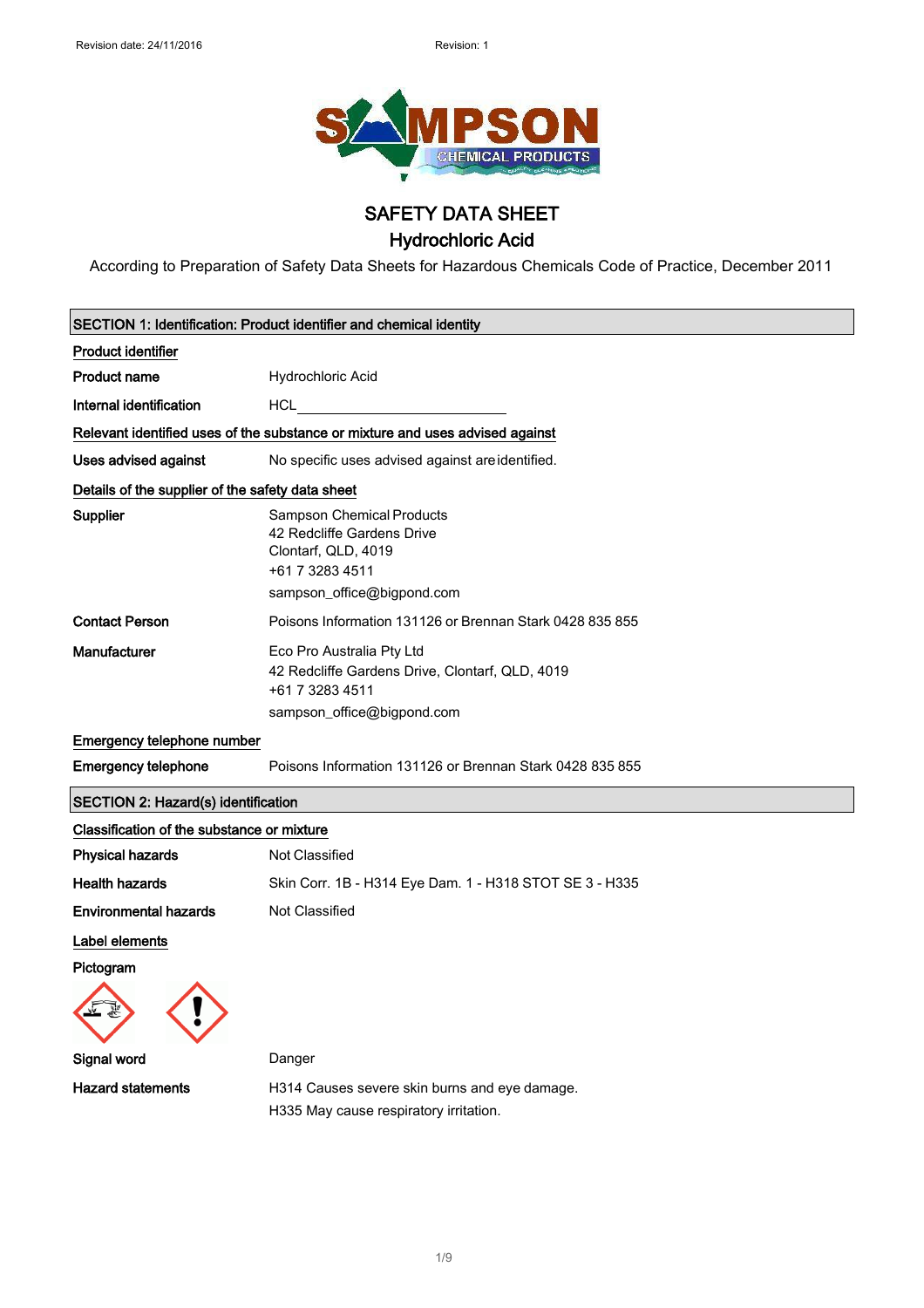| <b>Precautionary statements</b> | P260 Do not breathe vapour/ spray.<br>P264 Wash contaminated skin thoroughly after handling.<br>P271 Use only outdoors or in a well-ventilated area.<br>P280 Wear protective gloves/ protective clothing/ eye protection/ face protection.<br>P301+P330+P331 IF SWALLOWED: Rinse mouth. Do NOT induce vomiting.<br>P303+P361+P353 IF ON SKIN (or hair): Take off immediately all contaminated clothing.<br>Rinse skin with water/ shower.<br>P304+P340 IF INHALED: Remove victim to fresh air and keep at rest in a position<br>comfortable for breathing.<br>P305+P351+P338 IF IN EYES: Rinse cautiously with water for several minutes. Remove<br>contact lenses, if present and easy to do. Continue rinsing.<br>P310 Immediately call a POISON CENTER or doctor/ physician.<br>P312 Call a POISON CENTER or doctor/ physician if you feel unwell.<br>P321 Specific treatment (see medical advice on this label).<br>P363 Wash contaminated clothing before reuse.<br>P403+P233 Store in a well-ventilated place. Keep container tightly closed.<br>P405 Store locked up.<br>P501 Dispose of contents/ container in accordance with national regulations. |
|---------------------------------|--------------------------------------------------------------------------------------------------------------------------------------------------------------------------------------------------------------------------------------------------------------------------------------------------------------------------------------------------------------------------------------------------------------------------------------------------------------------------------------------------------------------------------------------------------------------------------------------------------------------------------------------------------------------------------------------------------------------------------------------------------------------------------------------------------------------------------------------------------------------------------------------------------------------------------------------------------------------------------------------------------------------------------------------------------------------------------------------------------------------------------------------------------------|
| Contains                        | hydrochloric acid                                                                                                                                                                                                                                                                                                                                                                                                                                                                                                                                                                                                                                                                                                                                                                                                                                                                                                                                                                                                                                                                                                                                            |

### Other hazards

This product does not contain any substances classified as PBT or vPvB.

### SECTION 3: Composition and information on ingredients

#### **Mixtures**

### hydrochloric acid

CAS number: 7647-01-0

#### **Classification**

Met. Corr. 1 - H290 Skin Corr. 1B - H314

The full text for all hazard statements is displayed in Section 16.

### SECTION 4: First aid measures

| Description of first aid measures |                                                                                                                                                                                                                                                                                                                                                                                                                                      |
|-----------------------------------|--------------------------------------------------------------------------------------------------------------------------------------------------------------------------------------------------------------------------------------------------------------------------------------------------------------------------------------------------------------------------------------------------------------------------------------|
| General information               | Get medical attention if any discomfort continues. Show this Safety Data Sheet to the medical<br>personnel. Chemical burns must be treated by a physician.                                                                                                                                                                                                                                                                           |
| Inhalation                        | Move affected person to fresh air and keep warm and at rest in a position comfortable for<br>breathing. Maintain an open airway. Loosen tight clothing such as collar, tie or belt. When<br>breathing is difficult, properly trained personnel may assist affected person by administering<br>oxygen. Get medical attention. Place unconscious person on their side in the recovery<br>position and ensure breathing can take place. |
| Ingestion                         | Rinse mouth thoroughly with water. Give a few small glasses of water or milk to drink. Stop if<br>the affected person feels sick as vomiting may be dangerous. Never give anything by mouth<br>to an unconscious person. Place unconscious person on their side in the recovery position<br>and ensure breathing can take place. Keep affected person under observation. Get medical<br>attention.                                   |
| <b>Skin Contact</b>               | It is important to remove the substance from the skin immediately. Rinse immediately with<br>plenty of water. Continue to rinse for at least 15 minutes and get medical attention. Chemical<br>burns must be treated by a physician.                                                                                                                                                                                                 |

30-60%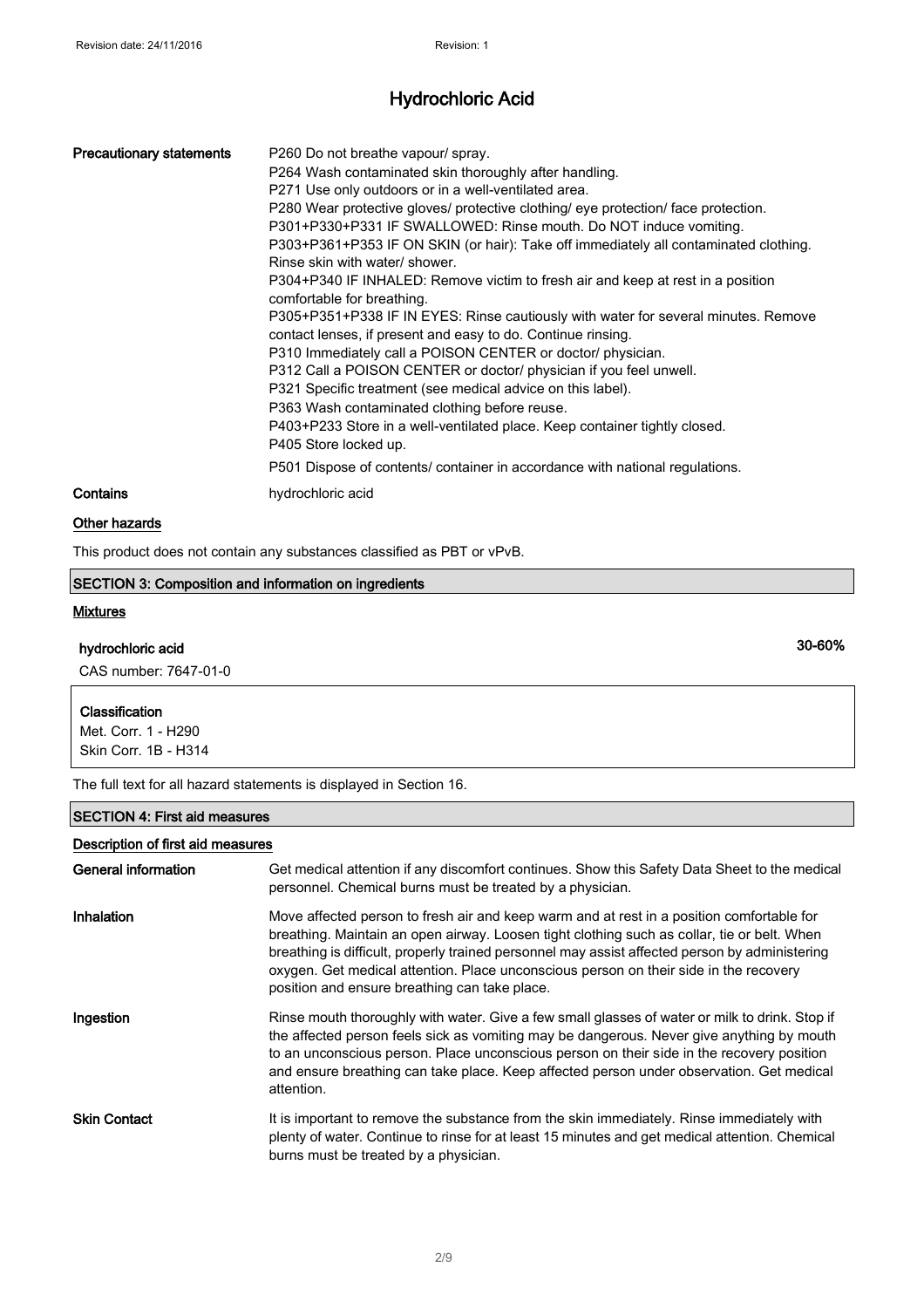| Eye contact                                           | Rinse immediately with plenty of water. Do not rub eye. Remove any contact lenses and open<br>eyelids wide apart. Continue to rinse for at least 15 minutes and get medical attention.                                                                                                                                                                                                                                                                                                                                                                                                                                                                                                                       |
|-------------------------------------------------------|--------------------------------------------------------------------------------------------------------------------------------------------------------------------------------------------------------------------------------------------------------------------------------------------------------------------------------------------------------------------------------------------------------------------------------------------------------------------------------------------------------------------------------------------------------------------------------------------------------------------------------------------------------------------------------------------------------------|
| <b>Protection of first aiders</b>                     | It may be dangerous for first aid personnel to carry out mouth-to-mouth resuscitation.                                                                                                                                                                                                                                                                                                                                                                                                                                                                                                                                                                                                                       |
| New category                                          |                                                                                                                                                                                                                                                                                                                                                                                                                                                                                                                                                                                                                                                                                                              |
|                                                       | Most important symptoms and effects, both acute and delayed                                                                                                                                                                                                                                                                                                                                                                                                                                                                                                                                                                                                                                                  |
| <b>General information</b>                            | The severity of the symptoms described will vary dependent on the concentration and the<br>length of exposure.                                                                                                                                                                                                                                                                                                                                                                                                                                                                                                                                                                                               |
| Inhalation                                            | A single exposure may cause the following adverse effects: Corrosive to the respiratory tract.<br>Symptoms following overexposure may include the following: Severe irritation of nose and<br>throat.                                                                                                                                                                                                                                                                                                                                                                                                                                                                                                        |
| Ingestion                                             | May cause chemical burns in mouth, oesophagus and stomach. Symptoms following<br>overexposure may include the following: Severe stomach pain. Nausea, vomiting.                                                                                                                                                                                                                                                                                                                                                                                                                                                                                                                                              |
| <b>Skin contact</b>                                   | Causes severe burns. Symptoms following overexposure may include the following: Pain or<br>irritation. Redness. Blistering may occur.                                                                                                                                                                                                                                                                                                                                                                                                                                                                                                                                                                        |
| Eye contact                                           | Causes serious eye damage. Symptoms following overexposure may include the following:<br>Pain. Profuse watering of the eyes. Redness.                                                                                                                                                                                                                                                                                                                                                                                                                                                                                                                                                                        |
|                                                       | Indication of any immediate medical attention and special treatment needed                                                                                                                                                                                                                                                                                                                                                                                                                                                                                                                                                                                                                                   |
| Notes for the doctor                                  | Treat symptomatically.                                                                                                                                                                                                                                                                                                                                                                                                                                                                                                                                                                                                                                                                                       |
| <b>SECTION 5: Firefighting measures</b>               |                                                                                                                                                                                                                                                                                                                                                                                                                                                                                                                                                                                                                                                                                                              |
| <b>Extinguishing media</b>                            |                                                                                                                                                                                                                                                                                                                                                                                                                                                                                                                                                                                                                                                                                                              |
| Suitable extinguishing media                          | The product is not flammable. Extinguish with alcohol-resistant foam, carbon dioxide, dry<br>powder or water fog. Use fire-extinguishing media suitable for the surrounding fire.                                                                                                                                                                                                                                                                                                                                                                                                                                                                                                                            |
| Unsuitable extinguishing<br>media                     | Do not use water jet as an extinguisher, as this will spread the fire.                                                                                                                                                                                                                                                                                                                                                                                                                                                                                                                                                                                                                                       |
| Special hazards arising from the substance or mixture |                                                                                                                                                                                                                                                                                                                                                                                                                                                                                                                                                                                                                                                                                                              |
| Specific hazards                                      | Containers can burst violently or explode when heated, due to excessive pressure build-up.<br>Severe corrosive hazard. Water used for fire extinguishing, which has been in contact with the<br>product, may be corrosive.                                                                                                                                                                                                                                                                                                                                                                                                                                                                                   |
| <b>Hazardous combustion</b><br>products               | Thermal decomposition or combustion products may include the following substances: Very<br>toxic or corrosive gases or vapours.                                                                                                                                                                                                                                                                                                                                                                                                                                                                                                                                                                              |
| Advice for firefighters                               |                                                                                                                                                                                                                                                                                                                                                                                                                                                                                                                                                                                                                                                                                                              |
| Protective actions during<br>firefighting             | Avoid breathing fire gases or vapours. Evacuate area. Keep upwind to avoid inhalation of<br>gases, vapours, fumes and smoke. Ventilate closed spaces before entering them. Cool<br>containers exposed to heat with water spray and remove them from the fire area if it can be<br>done without risk. Cool containers exposed to flames with water until well after the fire is out.<br>If a leak or spill has not ignited, use water spray to disperse vapours and protect men stopping<br>the leak. Avoid discharge to the aquatic environment. Control run-off water by containing and<br>keeping it out of sewers and watercourses. If risk of water pollution occurs, notify appropriate<br>authorities. |
| Special protective equipment<br>for firefighters      | Regular protection may not be safe. Wear chemical protective suit. Wear positive-pressure<br>self-contained breathing apparatus (SCBA) and appropriate protective clothing. Firefighter's<br>clothing conforming to Australia/New Zealand Standards AS/NZS 4967 (for clothing) AS/NZS<br>1801 (for helmets), AS/NZS 4821 (for protective boots), AS/NZS 1801 (for protective gloves)<br>will provide a basic level of protection for chemical incidents.                                                                                                                                                                                                                                                     |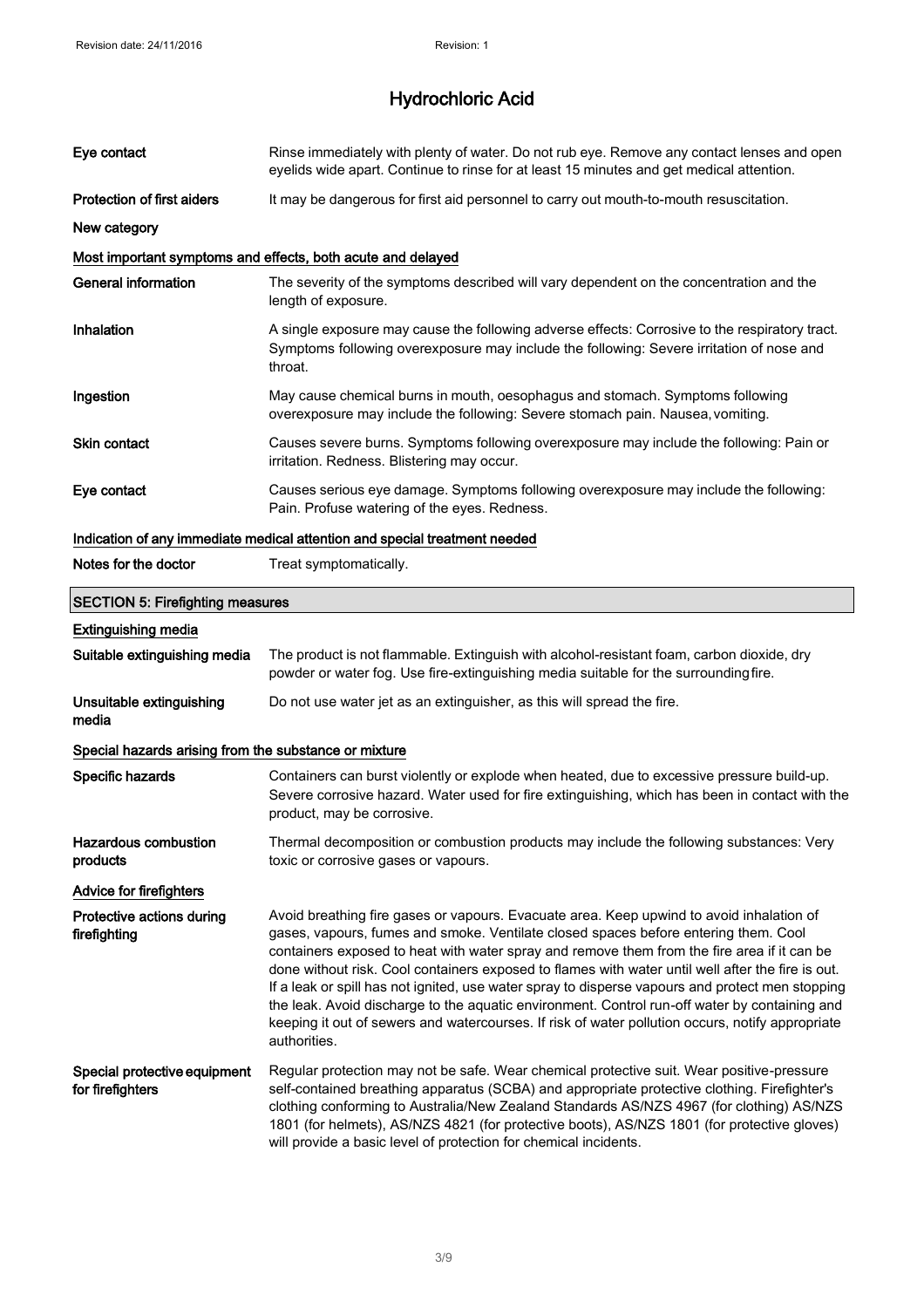| <b>Hazchem Code</b>                                                            | 2R                                                                                                                                                                                                                                                                                                                                                                                                                                                                                                                                                                                                                                                                                                           |
|--------------------------------------------------------------------------------|--------------------------------------------------------------------------------------------------------------------------------------------------------------------------------------------------------------------------------------------------------------------------------------------------------------------------------------------------------------------------------------------------------------------------------------------------------------------------------------------------------------------------------------------------------------------------------------------------------------------------------------------------------------------------------------------------------------|
| <b>SECTION 6: Accidental release measures</b>                                  |                                                                                                                                                                                                                                                                                                                                                                                                                                                                                                                                                                                                                                                                                                              |
|                                                                                | Personal precautions, protective equipment and emergency procedures                                                                                                                                                                                                                                                                                                                                                                                                                                                                                                                                                                                                                                          |
| <b>Personal precautions</b>                                                    | Wear protective clothing as described in Section 8 of this safety data sheet. No action shall be<br>taken without appropriate training or involving any personal risk. Avoid inhalation of dust and<br>vapours. Use suitable respiratory protection if ventilation is inadequate. Avoid contact with<br>skin and eyes.                                                                                                                                                                                                                                                                                                                                                                                       |
| <b>Environmental precautions</b>                                               |                                                                                                                                                                                                                                                                                                                                                                                                                                                                                                                                                                                                                                                                                                              |
| <b>Environmental precautions</b>                                               | The product may affect the acidity (pH) of water which may have hazardous effects on aquatic<br>organisms. Avoid discharge to the aquatic environment.                                                                                                                                                                                                                                                                                                                                                                                                                                                                                                                                                       |
| Methods and material for containment and cleaning up                           |                                                                                                                                                                                                                                                                                                                                                                                                                                                                                                                                                                                                                                                                                                              |
| Methods for cleaning up                                                        | Wear protective clothing as described in Section 8 of this safety data sheet. Clear up spills<br>immediately and dispose of waste safely. This product is corrosive. Small Spillages: Collect<br>spillage. Large Spillages: Absorb spillage with non-combustible, absorbent material. The<br>contaminated absorbent may pose the same hazard as the spilled material. Collect and place<br>in suitable waste disposal containers and seal securely. Label the containers containing waste<br>and contaminated materials and remove from the area as soon as possible. Flush<br>contaminated area with plenty of water. Wash thoroughly after dealing with a spillage. For<br>waste disposal, see Section 13. |
| Reference to other sections                                                    |                                                                                                                                                                                                                                                                                                                                                                                                                                                                                                                                                                                                                                                                                                              |
| Reference to other sections                                                    | For personal protection, see Section 8. See Section 11 for additional information on health<br>hazards. See Section 12 for additional information on ecological hazards. For waste disposal,<br>see Section 13.                                                                                                                                                                                                                                                                                                                                                                                                                                                                                              |
|                                                                                | SECTION 7: Handling and storage, including how the chemical may be safely used                                                                                                                                                                                                                                                                                                                                                                                                                                                                                                                                                                                                                               |
| Precautions for safe handling                                                  |                                                                                                                                                                                                                                                                                                                                                                                                                                                                                                                                                                                                                                                                                                              |
| Usage precautions                                                              | Read and follow manufacturer's recommendations. Wear protective clothing as described in<br>Section 8 of this safety data sheet. Keep away from food, drink and animal feeding stuffs.<br>Handle all packages and containers carefully to minimise spills. Keep container tightly sealed<br>when not in use. Avoid the formation of mists. This product is corrosive. Immediate first aid is<br>imperative. Do not handle until all safety precautions have been read and understood. Do not<br>handle broken packages without protective equipment. Do not reuse empty containers.                                                                                                                          |
| Advice on general<br>occupational hygiene                                      | Wash promptly if skin becomes contaminated. Take off contaminated clothing and wash<br>before reuse. Wash contaminated clothing before reuse.                                                                                                                                                                                                                                                                                                                                                                                                                                                                                                                                                                |
| Conditions for safe storage, including any incompatibilities                   |                                                                                                                                                                                                                                                                                                                                                                                                                                                                                                                                                                                                                                                                                                              |
| <b>Storage precautions</b>                                                     | Store locked up. Keep only in the original container. Keep container tightly closed, in a cool,<br>well ventilated place. Keep containers upright. Protect containers from damage.                                                                                                                                                                                                                                                                                                                                                                                                                                                                                                                           |
| Storage class                                                                  | Corrosive storage.                                                                                                                                                                                                                                                                                                                                                                                                                                                                                                                                                                                                                                                                                           |
| Specific end use(s)                                                            |                                                                                                                                                                                                                                                                                                                                                                                                                                                                                                                                                                                                                                                                                                              |
| Specific end use(s)                                                            | The identified uses for this product are detailed in Section 1.2.                                                                                                                                                                                                                                                                                                                                                                                                                                                                                                                                                                                                                                            |
| SECTION 8: Exposure controls and personal protection                           |                                                                                                                                                                                                                                                                                                                                                                                                                                                                                                                                                                                                                                                                                                              |
| <b>Control parameters</b><br>Occupational exposure limits<br>hydrochloric acid |                                                                                                                                                                                                                                                                                                                                                                                                                                                                                                                                                                                                                                                                                                              |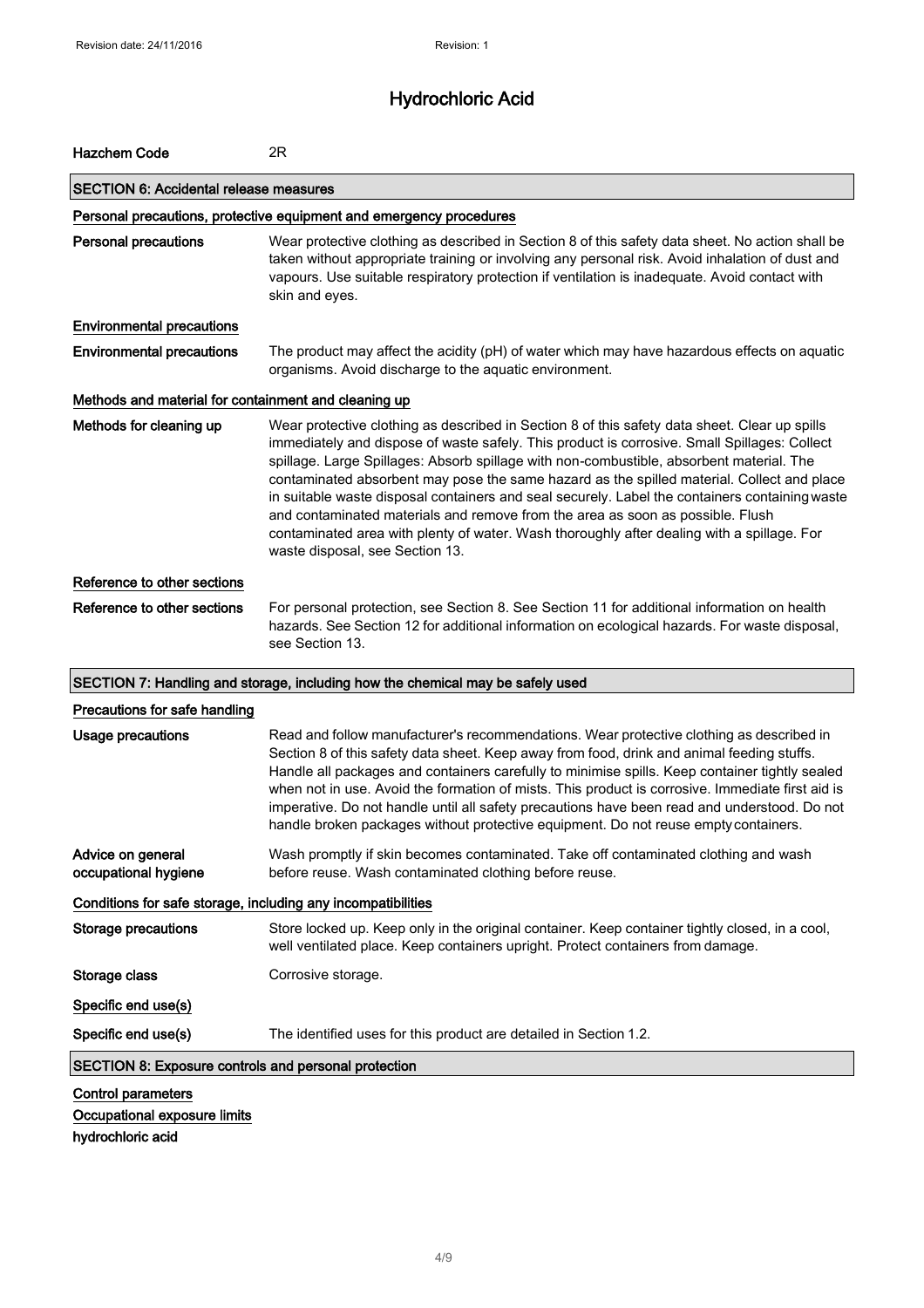### Ceiling value: 5 ppm 7.5 mg/m<sup>3</sup>

### Exposure controls

| Protective equipment                               |                                                                                                                                                                                                                                                                                                                                                                                                                                                                                                                                                                                                                     |
|----------------------------------------------------|---------------------------------------------------------------------------------------------------------------------------------------------------------------------------------------------------------------------------------------------------------------------------------------------------------------------------------------------------------------------------------------------------------------------------------------------------------------------------------------------------------------------------------------------------------------------------------------------------------------------|
|                                                    |                                                                                                                                                                                                                                                                                                                                                                                                                                                                                                                                                                                                                     |
| Appropriate engineering<br>controls                | Provide adequate general and local exhaust ventilation. Ensure the ventilation system is<br>regularly maintained and tested. Good general ventilation should be adequate to control<br>worker exposure to airborne contaminants. Observe any occupational exposure limits for the<br>product or ingredients.                                                                                                                                                                                                                                                                                                        |
| Eye/face protection                                | Wear tight-fitting, chemical splash goggles or face shield. If inhalation hazards exist, a full-<br>face respirator may be required instead.                                                                                                                                                                                                                                                                                                                                                                                                                                                                        |
| Hand protection                                    | Wear protective gloves. The most suitable glove should be chosen in consultation with the<br>glove supplier/manufacturer, who can provide information about the breakthrough time of the<br>glove material. To protect hands from chemicals, gloves should comply with Australia/New<br>Zealand Standard AS/NZS 2161. Considering the data specified by the glove manufacturer,<br>check during use that the gloves are retaining their protective properties and change them as<br>soon as any deterioration is detected. Frequent changes are recommended.                                                        |
| Other skin and body<br>protection                  | Wear appropriate clothing to prevent any possibility of skin contact.                                                                                                                                                                                                                                                                                                                                                                                                                                                                                                                                               |
| <b>Hygiene measures</b>                            | Wash hands thoroughly after handling. Wash at the end of each work shift and before eating,<br>smoking and using the toilet. Do not eat, drink or smoke when using this product.                                                                                                                                                                                                                                                                                                                                                                                                                                    |
| <b>Respiratory protection</b>                      | Ensure all respiratory protective equipment is suitable for its intended use and complies with<br>Australia/New Zealand Standard AS/NZS 1716. Check that the respirator fits tightly and the<br>filter is changed regularly. Gas and combination filter cartridges should comply with<br>Australia/New Zealand Standard AS/NZS 1716. Full face mask respirators with replaceable<br>filter cartridges should comply with Australia/New Zealand Standard AS/NZS 1716. Half mask<br>and quarter mask respirators with replaceable filter cartridges should comply with<br>Australia/New Zealand Standard AS/NZS 1716. |
| <b>Environmental exposure</b><br>controls          | Keep container tightly sealed when not in use. Emissions from ventilation or work process<br>equipment should be checked to ensure they comply with the requirements of environmental<br>protection legislation. In some cases, fume scrubbers, filters or engineering modifications to<br>the process equipment will be necessary to reduce emissions to acceptable levels.                                                                                                                                                                                                                                        |
| <b>SECTION 9: Physical and chemical properties</b> |                                                                                                                                                                                                                                                                                                                                                                                                                                                                                                                                                                                                                     |

# Information on basic physical and chemical properties

| <b>INTERNATION CONTROLS AND CONTROLLED AND INTERNATIONAL PROPERTION</b> |                                   |
|-------------------------------------------------------------------------|-----------------------------------|
| Appearance                                                              | Colourless to pale yellow liquid. |
| Colour                                                                  | Colourless to pale yellow.        |
| Odour                                                                   | Pungent.                          |
| pH                                                                      | 1.0                               |
| <b>Specific Gravity</b>                                                 | 1.19                              |
|                                                                         |                                   |

### SECTION 10: Stability and reactivity

Reactivity There are no known reactivity hazards associated with this product.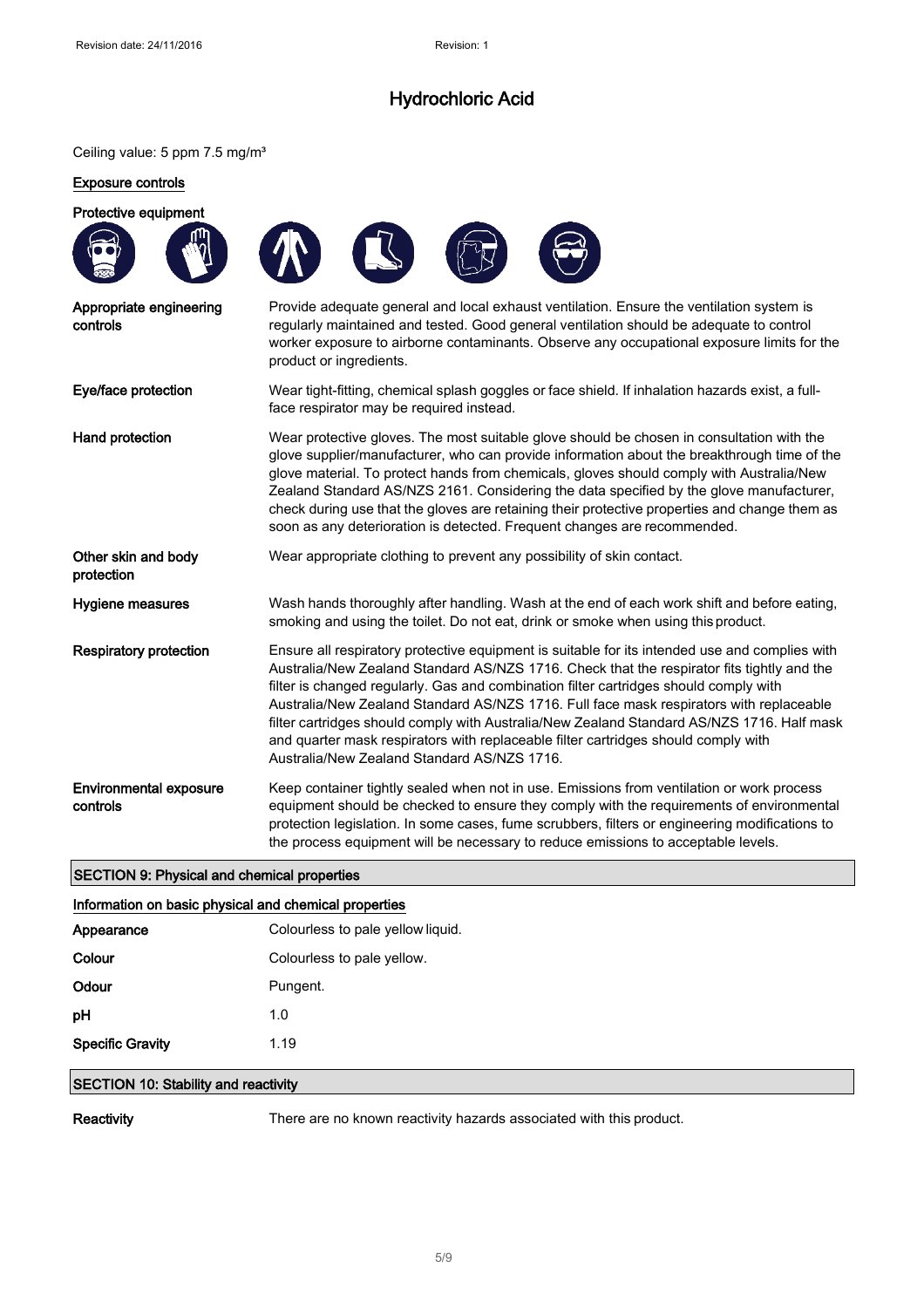| <b>Stability</b>                                              | Stable at normal ambient temperatures and when used as recommended. Stable under the<br>prescribed storage conditions.                                                    |
|---------------------------------------------------------------|---------------------------------------------------------------------------------------------------------------------------------------------------------------------------|
| Possibility of hazardous<br>reactions                         | No potentially hazardous reactions known.                                                                                                                                 |
| <b>Conditions to avoid</b>                                    | There are no known conditions that are likely to result in a hazardous situation.                                                                                         |
| <b>Materials to avoid</b>                                     | No specific material or group of materials is likely to react with the product to produce a<br>hazardous situation.                                                       |
| Hazardous decomposition<br>products                           | Does not decompose when used and stored as recommended. Thermal decomposition or<br>combustion products may include the following substances: Corrosive gases or vapours. |
| <b>SECTION 11: Toxicological information</b>                  |                                                                                                                                                                           |
| Information on toxicological effects<br>Acute toxicity - oral |                                                                                                                                                                           |
| Notes (oral LD <sub>50</sub> )                                | Based on available data the classification criteria are not met.                                                                                                          |
| Acute toxicity - dermal                                       |                                                                                                                                                                           |
| Notes (dermal LD <sub>50</sub> )                              | Based on available data the classification criteria are not met.                                                                                                          |
| Acute toxicity - inhalation                                   |                                                                                                                                                                           |
| Notes (inhalation LC <sub>50</sub> )                          | Based on available data the classification criteria are not met.                                                                                                          |
| Skin corrosion/irritation                                     |                                                                                                                                                                           |
| Animal data                                                   | Skin Corr. 1B - H314 Causes severe burns.                                                                                                                                 |
| Serious eye damage/irritation                                 | Serious eye damage/irritation Eye Dam. 1 - H318 Corrosive to skin. Corrosivity to eyes is assumed.                                                                        |
| Respiratory sensitisation                                     |                                                                                                                                                                           |
| Respiratory sensitisation                                     | Based on available data the classification criteria are not met.                                                                                                          |
| Skin sensitisation                                            |                                                                                                                                                                           |
| <b>Skin sensitisation</b>                                     | Based on available data the classification criteria are not met.                                                                                                          |
| Germ cell mutagenicity                                        |                                                                                                                                                                           |
| Genotoxicity - in vitro                                       | Based on available data the classification criteria are not met.                                                                                                          |
| Carcinogenicity                                               |                                                                                                                                                                           |
| Carcinogenicity                                               | Based on available data the classification criteria are not met.                                                                                                          |
| <b>IARC</b> carcinogenicity                                   | None of the ingredients are listed or exempt.                                                                                                                             |
| Reproductive toxicity                                         |                                                                                                                                                                           |
|                                                               | Reproductive toxicity - fertility Based on available data the classification criteria are not met.                                                                        |
| Reproductive toxicity -<br>development                        | Based on available data the classification criteria are not met.                                                                                                          |
| Specific target organ toxicity - single exposure              |                                                                                                                                                                           |
| STOT - single exposure                                        | STOT SE 3 - H335 May cause respiratory irritation.                                                                                                                        |
| <b>Target organs</b>                                          | Respiratory system, lungs                                                                                                                                                 |
| Specific target organ toxicity - repeated exposure            |                                                                                                                                                                           |
| STOT - repeated exposure                                      | Not classified as a specific target organ toxicant after repeated exposure.                                                                                               |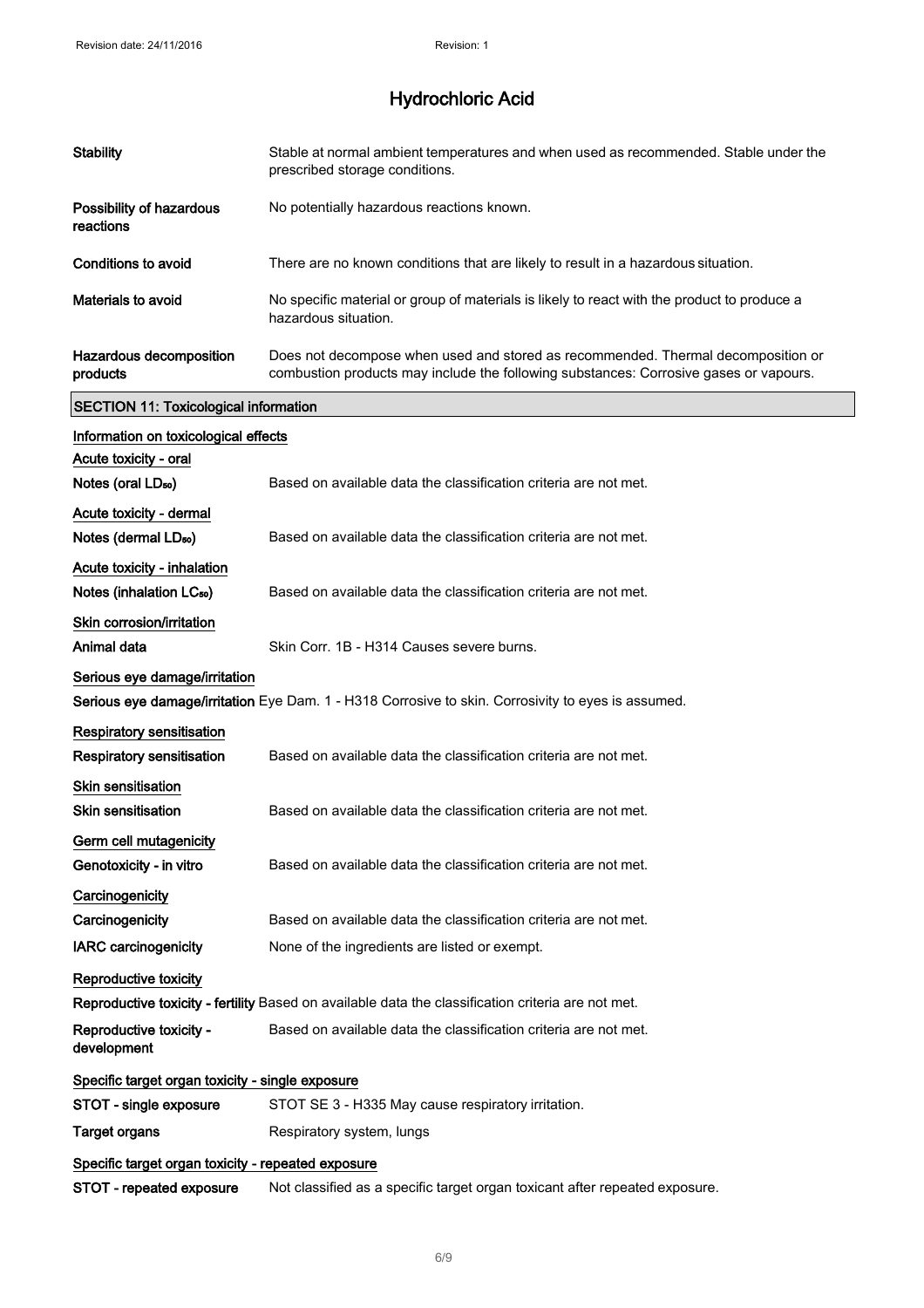| <b>Aspiration hazard</b>                   |                                                                                                                                                                                                                                                                                                                                                                                                                                                                                                                           |  |
|--------------------------------------------|---------------------------------------------------------------------------------------------------------------------------------------------------------------------------------------------------------------------------------------------------------------------------------------------------------------------------------------------------------------------------------------------------------------------------------------------------------------------------------------------------------------------------|--|
| <b>Aspiration hazard</b>                   | Based on available data the classification criteria are not met.                                                                                                                                                                                                                                                                                                                                                                                                                                                          |  |
| <b>General information</b>                 | The severity of the symptoms described will vary dependent on the concentration and the<br>length of exposure.                                                                                                                                                                                                                                                                                                                                                                                                            |  |
| Inhalation                                 | Corrosive to the respiratory tract. Symptoms following overexposure may include the<br>following: Severe irritation of nose and throat.                                                                                                                                                                                                                                                                                                                                                                                   |  |
| Ingestion                                  | May cause chemical burns in mouth, oesophagus and stomach. Symptoms following<br>overexposure may include the following: Severe stomach pain. Nausea, vomiting.                                                                                                                                                                                                                                                                                                                                                           |  |
| <b>Skin Contact</b>                        | Causes severe burns. Symptoms following overexposure may include the following: Pain or<br>irritation. Redness. Blistering may occur.                                                                                                                                                                                                                                                                                                                                                                                     |  |
| Eye contact                                | Causes serious eye damage. Symptoms following overexposure may include the following:<br>Pain. Profuse watering of the eyes. Redness.                                                                                                                                                                                                                                                                                                                                                                                     |  |
| Route of entry                             | Ingestion Inhalation Skin and/or eye contact                                                                                                                                                                                                                                                                                                                                                                                                                                                                              |  |
| <b>Target Organs</b>                       | Respiratory system, lungs                                                                                                                                                                                                                                                                                                                                                                                                                                                                                                 |  |
| <b>SECTION 12: Ecological Information</b>  |                                                                                                                                                                                                                                                                                                                                                                                                                                                                                                                           |  |
| Ecotoxicity                                | Not regarded as dangerous for the environment. However, large or frequent spills may have<br>hazardous effects on the environment.                                                                                                                                                                                                                                                                                                                                                                                        |  |
| <b>Toxicity</b>                            | Based on available data the classification criteria are not met.                                                                                                                                                                                                                                                                                                                                                                                                                                                          |  |
| Persistence and degradability              |                                                                                                                                                                                                                                                                                                                                                                                                                                                                                                                           |  |
|                                            | Persistence and degradability The degradability of the product is not known.                                                                                                                                                                                                                                                                                                                                                                                                                                              |  |
| <b>Bioaccumulative potential</b>           |                                                                                                                                                                                                                                                                                                                                                                                                                                                                                                                           |  |
| <b>Bioaccumulative Potential</b>           | No data available on bioaccumulation.                                                                                                                                                                                                                                                                                                                                                                                                                                                                                     |  |
| Mobility in soil                           |                                                                                                                                                                                                                                                                                                                                                                                                                                                                                                                           |  |
| <b>Mobility</b>                            | No data available.                                                                                                                                                                                                                                                                                                                                                                                                                                                                                                        |  |
| Results of PBT and vPvB assessment         |                                                                                                                                                                                                                                                                                                                                                                                                                                                                                                                           |  |
| Other adverse effects                      |                                                                                                                                                                                                                                                                                                                                                                                                                                                                                                                           |  |
| Other adverse effects                      | None known.                                                                                                                                                                                                                                                                                                                                                                                                                                                                                                               |  |
| <b>SECTION 13: Disposal considerations</b> |                                                                                                                                                                                                                                                                                                                                                                                                                                                                                                                           |  |
| Waste treatment methods                    |                                                                                                                                                                                                                                                                                                                                                                                                                                                                                                                           |  |
| General information                        | The generation of waste should be minimised or avoided wherever possible. Reuse or recycle<br>products wherever possible. This material and its container must be disposed of in a safe<br>way. When handling waste, the safety precautions applying to handling of the product should<br>be considered. Care should be taken when handling emptied containers that have not been<br>thoroughly cleaned or rinsed out. Empty containers or liners may retain some product<br>residues and hence be potentially hazardous. |  |
| Dienoegl mathode                           | Dispose of surplus products and those that cannot be recycled via a licensed waste disposal                                                                                                                                                                                                                                                                                                                                                                                                                               |  |

**posal methods entity** Dispose of surplus products and those that cannot be recycled via a licensed waste disposal contractor. Waste, residues, empty containers, discarded work clothes and contaminated cleaning materials should be collected in designated containers, labelled with their contents. Incineration or landfill should only be considered when recycling is not feasible.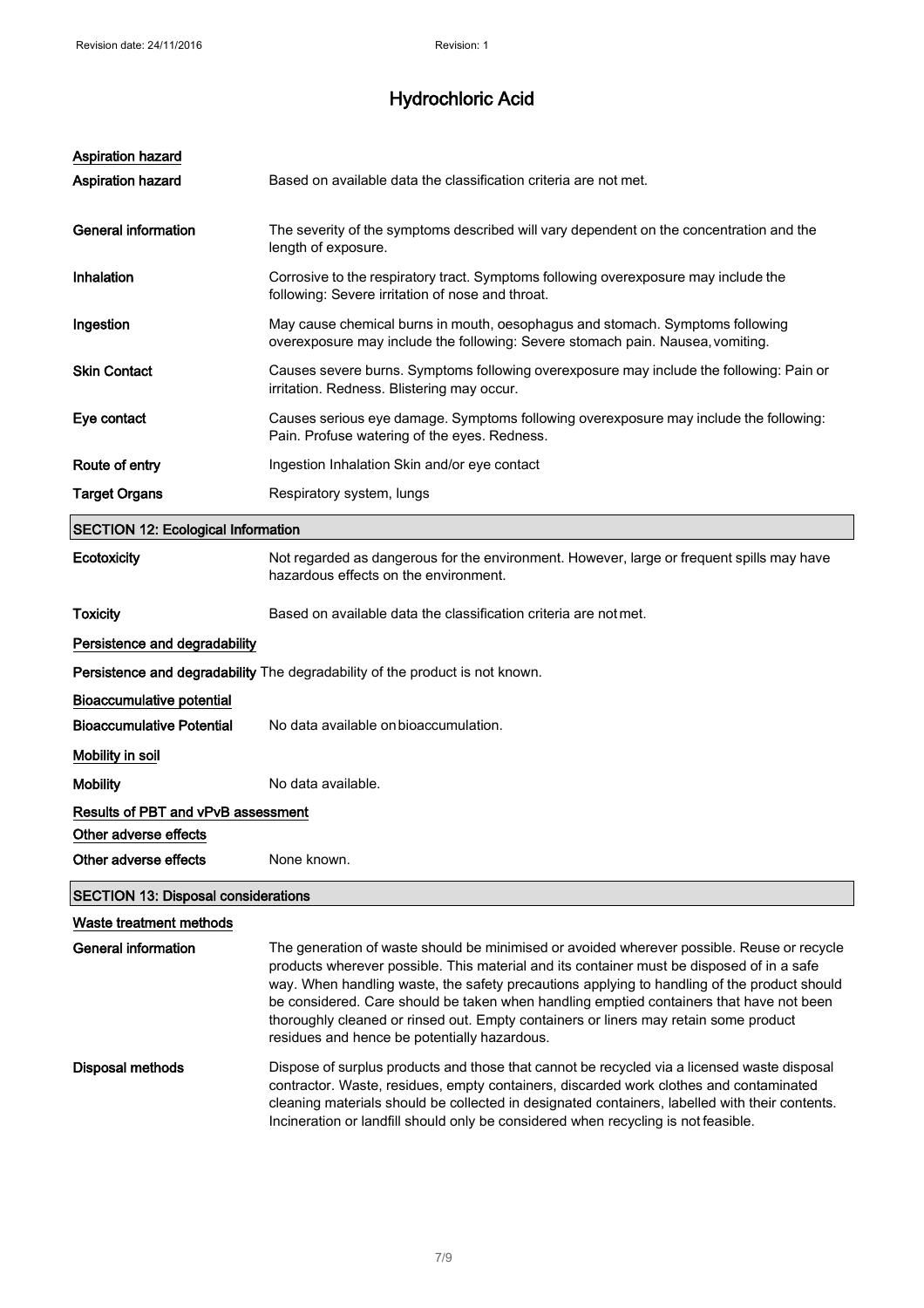### SECTION 14: Transport information

| General                                       | For limited quantity packaging/limited load information, consult the relevant modal<br>documentation using the data shown in this section. |
|-----------------------------------------------|--------------------------------------------------------------------------------------------------------------------------------------------|
| <b>UN number</b>                              |                                                                                                                                            |
| UN No. (ADG)                                  | 1789                                                                                                                                       |
| UN No. (IMDG)                                 | 1789                                                                                                                                       |
| UN No. (ICAO)                                 | 1789                                                                                                                                       |
| UN proper shipping name                       |                                                                                                                                            |
| Proper shipping name (ADG) HYDROCHLORIC ACID  |                                                                                                                                            |
| Proper shipping name<br>(IMDG)                | <b>HYDROCHLORIC ACID</b>                                                                                                                   |
| Proper shipping name (ICAO) HYDROCHLORIC ACID |                                                                                                                                            |
| Transport hazard class(es)                    |                                                                                                                                            |
| <b>ADG class</b>                              | 8                                                                                                                                          |
| ADG classification code                       | C <sub>1</sub>                                                                                                                             |
| <b>ADG label</b>                              | 8                                                                                                                                          |
| <b>IMDG class</b>                             | 8                                                                                                                                          |
| ICAO class/division                           | 8                                                                                                                                          |
| <b>Transport labels</b>                       |                                                                                                                                            |
|                                               |                                                                                                                                            |
| Packing group                                 |                                                                                                                                            |

| Ш |
|---|
| Ш |
| Ш |
|   |

### Environmental hazards

Environmentally hazardous substance/marine pollutant No.

### Special precautions for user

Always transport in closed containers that are upright and secure. Ensure that persons transporting the product know what to do in the event of an accident or spillage.

| F-A, S-B<br><b>EmS</b> |  |
|------------------------|--|
|------------------------|--|

Hazchem Code 2R

Transport in bulk according to Not applicable. Annex II of MARPOL 73/78 and the IBC Code

SECTION 15: Regulatory information